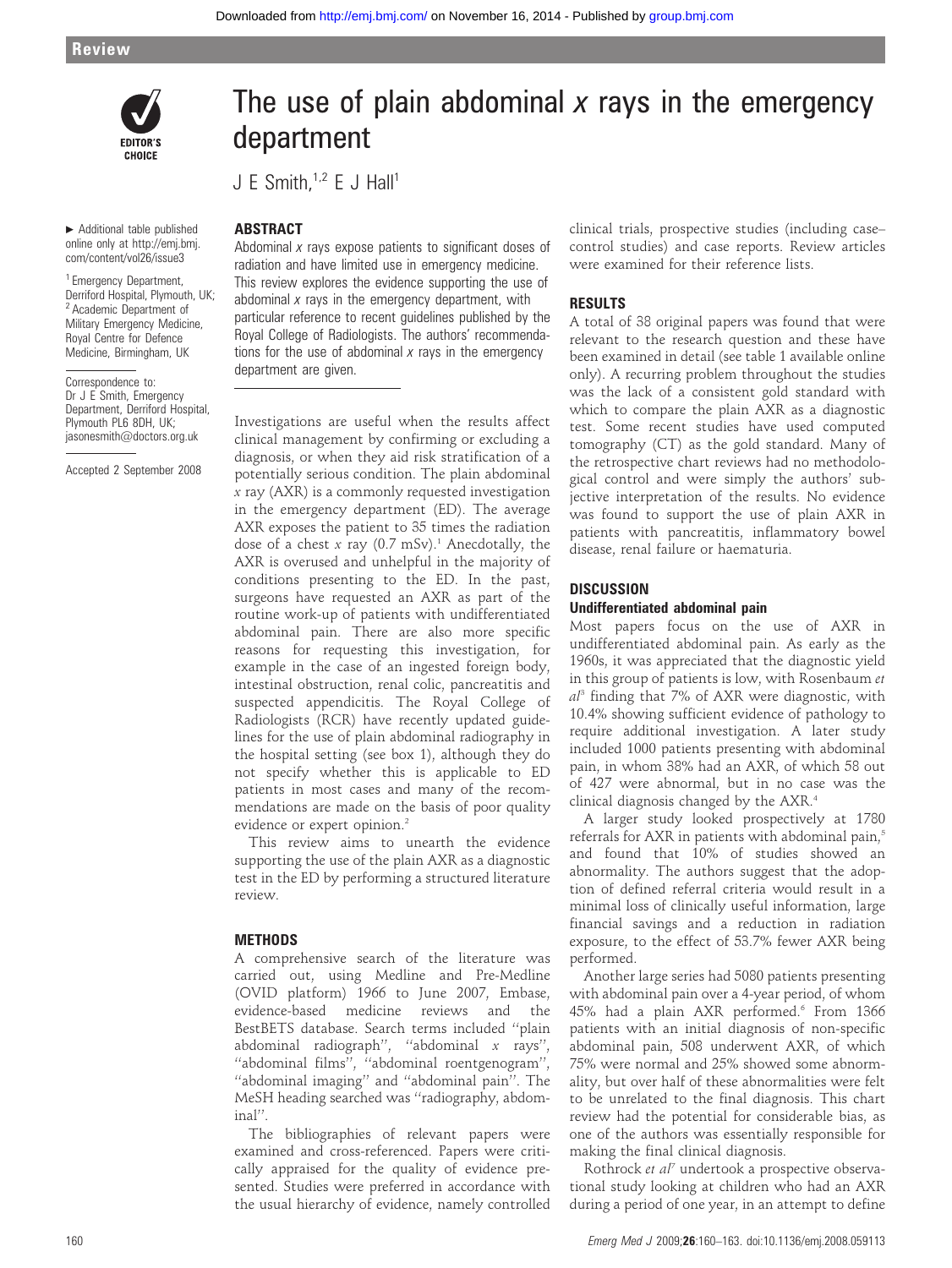### Box 1 RCR guidelines for the use of plain abdominal radiography

- $\blacktriangleright$  Acute abdominal pain warranting hospital admission and surgical consideration
- $\triangleright$  Acute abdominal pain: if perforation or obstruction suspected
- Acute small or large bowel obstruction
- Inflammatory bowel disease of the colon: acute exacerbation
- Palpable mass (indicated in specific circumstances)
- $\triangleright$  Constipation (indicated in specific circumstances)
- Acute and chronic pancreatitis
- Suspected ureteric colic/stones (indicated in specific circumstances)
- $\blacktriangleright$  Renal failure
- **Haematuria**
- Foreign body in pharynx/upper oesophagus (indicated in specific circumstances)
- Smooth and small foreign body, eg, coin (indicated in specific circumstances)
- Sharp/poisonous foreign body
- $\blacktriangleright$  Blunt or stab abdominal injury

a clinical decision rule for ordering AXR. They concluded that limiting radiographs to children with a history of abdominal surgery, suspicion of foreign body ingestion, abnormal bowel sounds, abdominal distension, or peritoneal signs would have detected 93% of diagnostic radiographs in patients with major disease while eliminating 38% of films.

Anyanwu and Moalypour<sup>8</sup> looked further into diagnostic yield in 224 patients presenting with abdominal pain; 10.4% were diagnostic, showing obstruction, perforation or renal calculus. The authors suggested that some radiographs are requested to avoid criticism from senior members of staff or simply for completeness of assessment. Feyler et al<sup>9</sup> conducted a prospective observational study of AXR in acute medical emergencies. Of 1309 admissions, 131 had an AXR, of which only 12% were deemed appropriate according to the RCR guidelines and 7% influenced the management.

Gerhardt et  $aI^{10}$  undertook a complex prospective study in order to identify a clinical guideline for the evaluation of nonspecific abdominal pain using several clinical and radiological variables. Combined with clinical examination and laboratory analysis, AXR was found to have a sensitivity of 56% and specificity of 81% at predicting the need for urgent intervention in the first 24 h. Of note, the addition of CT to this diagnostic model increased the sensitivity to 92% and specificity to 90%.

Another recent paper looked at whether AXR requesting is influenced by the time of year, thus comparing the requesting habits of doctors at the beginning and end of their time in the ED.11 The RCR guidelines were followed in 32% of the total requests and when guidelines were followed positive findings were found in 76.7%, as opposed to 8.9% when guidelines were not followed. This is comparable to two other studies auditing AXR use against RCR guidelines, one of which found that AXR are performed in 18.3% of patients presenting to the ED with abdominal pain, but 71% did not comply with the RCR guidelines.12 The other found that 70% of requests did not comply with the RCR guidelines.<sup>13</sup>

From the available evidence, it would appear that plain AXR should not be used as a routine investigation in patients with undifferentiated abdominal pain, unless there is clinical suspicion of bowel obstruction (see next paragraph).

#### Bowel obstruction

A prospective study to determine the value of AXR in comparison with history and examination in acute abdominal pain (bowel obstruction in particular) found that from a study population of 1254 patients, 56.1% had AXR performed.<sup>14</sup> A total of 15.8% showed findings leading to diagnosis or immediate treatment and 64.7% were negative. The sensitivity of AXR for detecting obstruction was 90.8% and the positive predictive value was 80.2%. The authors found several variables from the history and examination that related to the likelihood of having bowel obstruction. The six variables with highest sensitivity were a distended abdomen, increased bowel sounds, history of constipation, previous abdominal surgery, age over 50 years and vomiting. If only patients with any two of these symptoms had had radiographs taken, 42.6% could have been avoided without loss of diagnostic accuracy. These results enabled them to propose a simple clinical algorithm that would support decision making in patients with acute abdominal pain and help to avoid unnecessary AXR.

Suri et  $aI^{15}$  conducted a (small) prospective study comparing AXR with ultrasound and CT in their ability to diagnose obstruction, including the level and cause of the obstruction. The authors found that AXR had a sensitivity of 77% and specificity of 50%. They were able to diagnose the level of obstruction in 60% but the aetiology in only 7%. Their results highlight CT as the most sensitive (93%) and specific (100%) investigation in the diagnosis of obstruction.

Maglinte et al<sup>16</sup> looked at the respective values of CT and AXR in suspected small bowel obstruction. They found AXR had 69% sensitivity and 57% specificity. The main advantage of CT is its ability to diagnose the cause of the obstruction, which it did in 95% of true positives.

It is suggested from this evidence that plain AXR should remain the initial method of radiological evaluation in the workup of patients with suspected small bowel obstruction, with the addition of CT in patients with a high clinical suspicion of obstruction.17 18

#### Hollow viscus perforation

No evidence was found to support AXR in the investigation of suspected intra-abdominal hollow viscus perforation, which would be supported by current ED practice of performing an erect chest film as the first-line radiological investigation. One study did compare the values of plain  $x$  ray (erect chest film) and ultrasound in the detection of pneumoperitoneum in patients with suspected perforation.<sup>19</sup> Ultrasound had a sensitivity of 92% (versus 78%), a negative predictive value of 39% (versus 20%) and specificity of 53% (versus 53%). The authors concluded that ultrasound is more sensitive than plain radiography in the diagnosis of pneumoperitoneum, and this may play a larger role in the future as more emergency physicians use ultrasound as a bedside diagnostic tool.

#### **Appendicitis**

Most emergency physicians would agree that appendicitis is a clinical diagnosis in which plain AXR plays no role. This is supported by the available evidence. In a retrospective chart review of 821 consecutive patients with suspected appendicitis, Rao et al<sup>20</sup> found that 78% underwent AXR, but no individual radiographic finding was statistically more likely to occur in patients with appendicitis. In another large study of 5080 patients, 19% of appendicitis patients were imaged, with 79% being normal, and of the remaining 21%, 21 out of the 28 AXR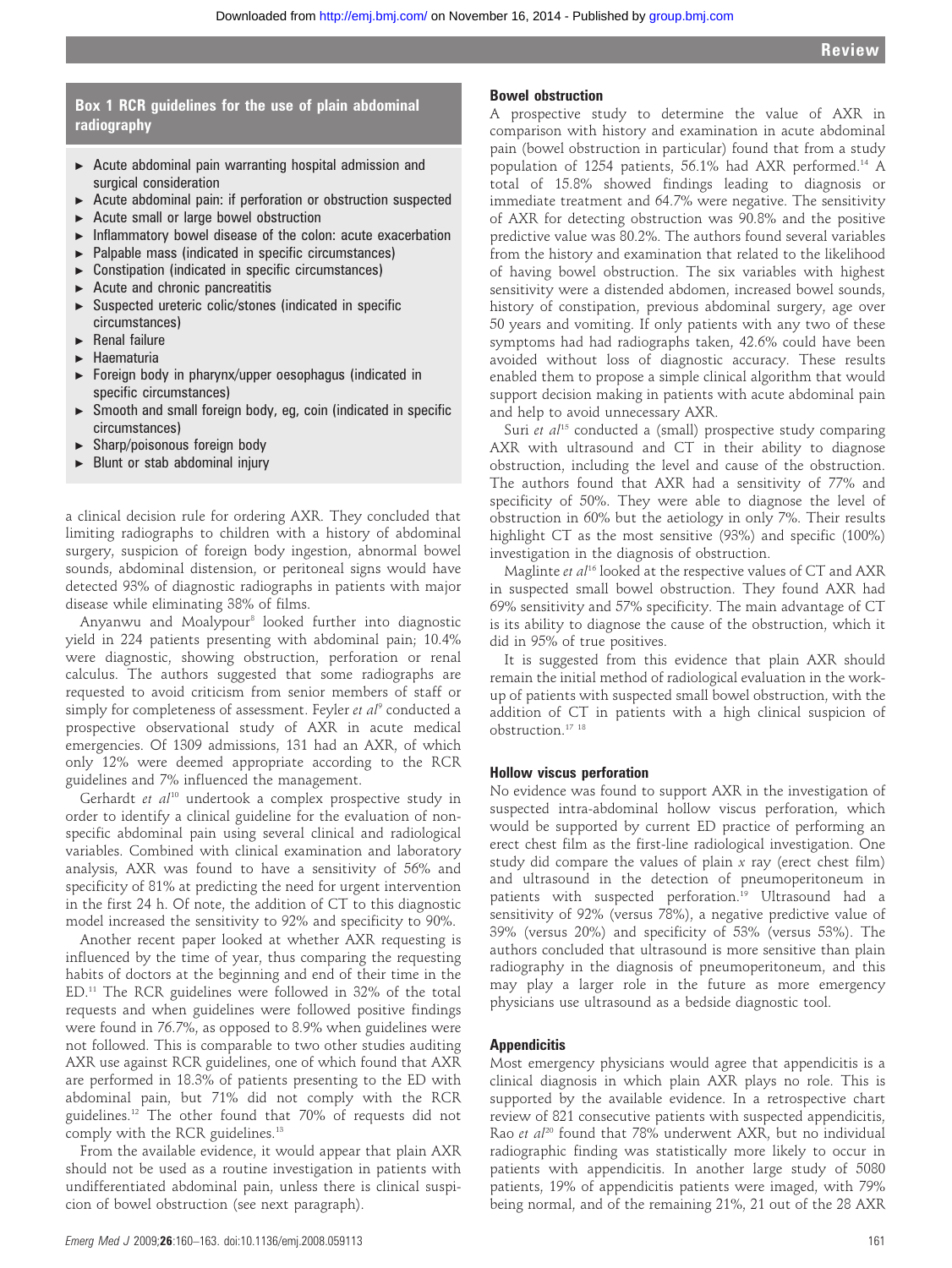findings were inconsistent or incidental.<sup>6</sup> In a prospective series of 104 patients presenting with right lower quadrant pain, the treatment plan was altered by an AXR in 6% of cases, including renal calculus in two cases (with blood on urinalysis) and ileus in three cases.<sup>21</sup>

Another recent study from Turkey looked at patients who had undergone appendicectomy, and found that AXR was ''helpful'' in diagnosis in less than 10% of cases and these were when the appendix had perforated.<sup>22</sup> The authors make the point that these patients would all have gone to surgery on clinical grounds alone. Another Turkish group performed a retrospective analysis looking at the value of 13 signs on AXR in the diagnosis of appendicitis in children.<sup>23</sup> They quote a sensitivity of 84% of AXR in diagnosing appendicitis, although the presence of lumbar scoliosis made up half of the detected abnormalities and the usefulness of the investigation is betrayed by a low specificity (44%) and negative predictive value.

From the available evidence, plain AXR should not be used as a routine investigation in patients with clinically suspected appendicitis.

#### Renal or ureteric colic

In most UK ED, the first-line radiological investigation of a patient with suspected renal colic would be an intravenous urogram or a CT kidney, ureter, bladder examination. The addition of a plain AXR prior to this would seem to add no benefit. A retrospective case review looked at the role of CT and AXR in diagnosing ureteric calculi.<sup>24</sup> Using CT as the gold standard in a population of 835 patients with suspected renal colic, plain AXR had a sensitivity of 45% and a specificity of 77% of picking up ureteric calculus. This supports the use of CT as the initial investigation without the need to perform an AXR beforehand. Monitoring and follow-up of patients with renal calculi may involve plain AXR but this is outwith the scope of ED practice.

#### Acute and chronic pancreatitis

Recognised abnormalities on plain AXR in acute pancreatitis are the presence of a sentinel loop and the colon cut-off sign.<sup>25</sup> However, the recommendations of the RCR seem at odds with current practice in ED in the UK, and no evidence could be found to support the use of plain AXR in the diagnosis of pancreatitis.

#### Ingested foreign body

Ingested foreign bodies are a common presentation to the ED, particularly in children, when the main concern (in the case of non-hazardous foreign body) is impaction in the oesophagus. Normally, the first-line investigation is either chest  $x$  ray or the use of a hand-held metal detector. A discussion of the merits of hand-held metal detectors over plain x rays, and algorithms for management, can be found in two recent papers in this journal.<sup>26 27</sup> In cases of potentially hazardous foreign bodies, such as sharp objects, button batteries or large non-metallic foreign bodies (such as large glass beads), plain  $x$  ray is recommended to identify position but again this would normally start with a chest film. Plain AXR should be reserved for those patients who have a negative chest film but who have a foreign body detected by metal detector and in those who have a potentially harmful foreign body as above.

The use of plain AXR in the detection of packages in suspected body packers has been the subject of a short cut review.<sup>28</sup> Although diagnostic if positive, the plain AXR is not sufficiently sensitive to exclude a foreign body in this group of patients.

#### Trauma—blunt trauma and stab wounds

The use of plain AXR in trauma is certainly not commonplace in the UK, but there is some literature suggesting it may play a role in certain circumstances, particularly in environments where there is no capacity to perform CT. In a prospective study from India, where CT was not available, plain AXR was used in conjunction with ultrasound and paracentesis (diagnostic peritoneal lavage) to investigate 72 patients with abdominal trauma and was diagnostic in three cases of intestinal injury, although the authors do not use a gold standard, and indeed do not mention whether the bowel injury could have been diagnosed from the diagnostic peritoneal lavage result.29 It would appear that if CT is to be performed, the addition of plain AXR beforehand will add no benefit.

In penetrating trauma, some centres have advocated the use of plain AXR to look for evidence of extraluminal air in the peritoneal cavity, $30\,31$  although there seems to be reasonable evidence that this is neither useful nor cost-effective.<sup>32</sup> Many centres now follow an approach that involves either emergency surgery (if haemodynamically unstable), or local wound exploration progressing to laparoscopy and laparotomy depending on the findings.<sup>33</sup>

#### GENERAL COMMENTS

This review has found limited evidence to support the use of AXR in patients presenting to the ED. The indiscriminate use of the AXR as a routine investigation in the general work-up of patients presenting with undifferentiated abdominal pain is costly, exposes the patient to unnecessary radiation and is not indicated in the majority of cases.

If for a moment we turn history on its head and suppose that a new investigation, the AXR, has been suggested as a diagnostic test in the investigation of patients with various abdominal pathologies, we would subject it to rigorous investigation and control before suggesting it should be used in everyday practice. From the available evidence it would be dismissed as a poor test and not recommended for use in the ED.

Several studies have compared the use of CT and plain AXR in patients with abdominal pain and universally support the early use of CT in patients presenting with abdominal pain requiring admission.<sup>10</sup> <sup>17</sup> <sup>34</sup> <sup>35</sup>

The role of ultrasound in ED management of patients with abdominal pain may well increase as it becomes more commonplace and ultrasound expertise in the specialty grows, but further work is needed in this area before recommendations regarding its use can be made.

During this search several papers were found that explored related aspects of the use of AXR in the ED worth mention, such as the different types of AXR, image interpretation, requesting habits of staff and the influence of the AXR on patient management plans.

The three-film abdominal series has been compared with standard views and found to be superfluous to requirements.<sup>36 37</sup> Both studies concluded that the upright abdominal radiograph can be eliminated from the standard series without loss of diagnostic information. Numerous articles comment on the problems with the accurate interpretation of AXR,<sup>13 25</sup> and several authors have challenged the request process for AXR.<sup>38 39</sup> Consistently, studies have shown that the AXR rarely changes the management plan and is often used as a defensive screening investigation.<sup>9 38 40</sup> Despite the available evidence, there has been a continuing failure to act to alter practice and reduce the burden of abdominal radiographs being performed in the ED.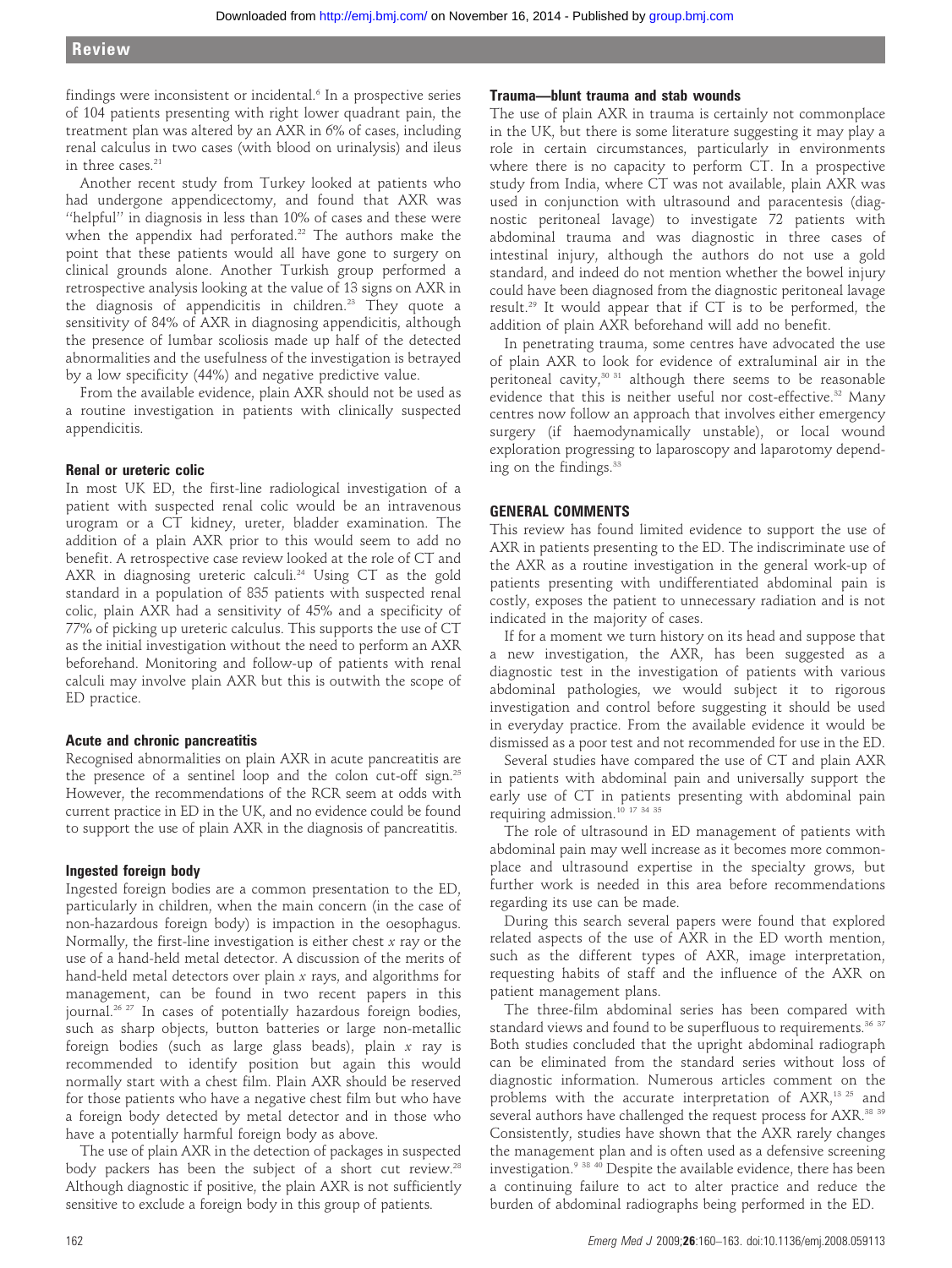It would seem that the RCR guidelines for the use of plain AXR are not supported by either current evidence or established practice and should be reviewed in the context of ED use of this investigation (box 2).

Box 2 Suggested use of plain abdominal radiography in the ED

- $\triangleright$  Acute abdominal pain: if bowel obstruction suspected
- $\triangleright$  Oesophageal foreign body suspected (depending on local protocol for metal detector)
- Sharp/poisonous foreign body suspected

#### CONCLUSION

The plain AXR has limited use in the ED for specific conditions, but should not be used indiscriminately as a routine investigation in undifferentiated patients presenting with abdominal symptoms.

#### Competing interests: None.

#### **REFERENCES**

- 1. Hart D, Wall BF. Radiation exposure of the UK population from medical and dental Rray examinations. Didcot: National Radiological Protection Board, 2002.
- The Royal College of Radiologists. Making the best use of clinical radiology services: referral guidelines. London: The Royal College of Radiologists, 2007.
- 3. Rosenbaum HD, Lieber A, Hanson DJ, et al. Routine survey roentgenogram of abdomen on 500 consecutive patients over 40 years of age. Am J Roentgenol Radium Ther Nucl Med 1964;91:903–9.
- 4. **Brewer BJ,** Golden GT, Hitch DC, et al. Abdominal pain. An analysis of 1,000 consecutive cases in a university hospital emergency room. Am J Surg 1976;131:219–23.
- 5. **Eisenberg RL, Heineken P, Hedgcock MW, et al. Evaluation of plain abdominal** radiographs in the diagnosis of abdominal pain. Ann Intern Med 1982;97:257–61.
- 6. Campbell JP, Gunn AA. Plain abdominal radiographs and acute abdominal pain. Br J Surg 1988;75:554–6.
- 7. Rothrock SG, Green SM, Hummel CB. Plain abdominal radiography in the detection of major disease in children: a prospective analysis. Ann Emerg Med 1992;21:1423-9.
- 8. **Anyanwu AC,** Moalypour SM. Are abdominal radiographs still overutilized in the assessment of acute abdominal pain? A district general hospital audit. J R Coll Surg Edinb 1998;43:267–70.
- 9. Feyler S, Williamson V, King D. Plain abdominal radiographs in acute medical emergencies: an abused investigation? Postgrad Med J 2002;78:94-6.
- 10. Gerhardt RT, Nelson BK, Keenan S, et al. Derivation of a clinical guideline for the assessment of nonspecific abdominal pain: the Guideline for Abdominal Pain in the ED Setting (GAPEDS) phase 1 study. Am J Emerg Med 2005;23:709-17.
- 11. **Morris-Stiff G,** Stiff RE, Morris-Stiff H. Abdominal radiograph requesting in the setting of acute abdominal pain: temporal trends and appropriateness of requesting. Ann R Coll Surg Engl 2006;88:270–4.
- 12. **Bell DJ,** Woo EK. Re: AC Anyanwu, SM Moalypour. Are abdominal radiographs still overutilised in the assessment of acute abdominal pain? A district general hospital audit. J R Coll Surg Edinb Irel 1998;43:267-70. [Letter] Surgeon 2006; 4:61.
- 13. Kahnzada TW, Samad A, Zulfiqar I. Abuse of plain abdominal radiographs in abdominal pain. Rawal Med J 2007;32:48-50.
- 14. **Bohner H,** Yang Q, Franke C, et al. Simple data from history and physical examination help to exclude bowel obstruction and to avoid radiographic studies in patients with acute abdominal pain. Eur J Surg 1998;164:777–84.
- 15. Suri S, Gupta S, Sudhakar PJ, et al. Comparative evaluation of plain films, ultrasound and CT in the diagnosis of intestinal obstruction. Acta Radiol 1999;40:422-8.
- 16. Maglinte DD, Reyes BL, Harmon BH, et al. Reliability and role of plain film radiography and CT in the diagnosis of small-bowel obstruction. AJR Am J Roentgenol 1996;167:1451–5.
- 17. Ahn SH, Mayo-Smith WW, Murphy BL, et al. Acute nontraumatic abdominal pain in adult patients: abdominal radiography compared with CT evaluation. Radiology 2002;225:159–64.
- 18. Thompson WM, Kilani RK, Smith BB, et al. Accuracy of abdominal radiography in acute small-bowel obstruction: does reviewer experience matter? AJR Am J Roentgenol 2007;188:W233-8.
- 19. Chen SC, Yen ZS, Wang HP, et al. Ultrasonography is superior to plain radiography in the diagnosis of pneumoperitoneum. Br J Surg 2002;89:351-4
- 20. **Rao PM,** Rhea JT, Rao JA, et al. Plain abdominal radiography in clinically suspected appendicitis: diagnostic yield, resource use, and comparison with CT. Am J Emerg Med 1999;**17**:325-8.
- 21. **Boleslawski E,** Panis Y, Benoist S, et al. Plain abdominal radiography as a routine procedure for acute abdominal pain of the right lower quadrant: prospective evaluation. World J Surg 1999;23:262-4.
- 22. **Oncel M,** Degirmenci B, Demirhan N, et al. Is the use of plain abdominal radiographs (PAR) a necessity for all patients with suspected acute appendicitis in emergency services? Curr Surg 2003;60:296-300.
- 23. Turkyilmaz Z, Sonmez K, Konus O, et al. Diagnostic value of plain abdominal radiographs in acute appendicitis in children. *East Afr Med J* 2004;81:104–7.
- 24. Levine JA, Neitlich J, Verga M, et al. Ureteral calculi in patients with flank pain: correlation of plain radiography with unenhanced helical CT. Radiology 1997;204:27-31.
- 25. Lee PW. The plain X-ray in the acute abdomen: a surgeon's evaluation. Br J Surg 1976;63:763–6.
- 26. Ramlakhan SL, Burke DP, Gilchrist J. Things that go beep: experience with an ED guideline for use of a handheld metal detector in the management of ingested nonhazardous metallic foreign bodies. Emerg Med J 2006;23:456-60.
- 27. Lee JB, Ahmad S, Gale CP. Detection of coins ingested by children using a handheld metal detector: a systematic review. Emerg Med J 2005;22:839-44
- 28. **Costello J,** Townend W. Abdominal radiography in "body packers". Emerg Med J 2004;21:498.
- 29. Mohapatra S, Pattanayak SP, Rao KRRM, et al. Options in the management of solid visceral injuries from blunt abdominal trauma. Indian J Surg 2003;65:263-8.
- 30. **Robin A,** Andrews J, Lange D, et al. Selective management of anterior abdominal stab wounds. J Trauma 1989;29:1684-9.
- 31. Taviloglu K, Gunau K, Ertekin C, et al. Abdominal stab wounds. The role of selective management. Eur J Surg 1998;164:17-21.
- 32. **Kester D,** Andrassy R, Aust J. The value and cost-effectiveness of abdominal roentgenograms in the evaluation of stab wounds to the abdomen. Surg Gynecol Obstet 1986;162:337–9.
- 33. **Cameron P,** Civil I. The management of anterior abdominal stab wounds in Australasia. Aust NZ J Surg 1998;68:510-13.
- 34. Nagurney JT, Brown DF, Novelline RA, et al. Plain abdominal radiographs and abdominal CT scans for nontraumatic abdominal pain—added value? Am J Emerg Med 1999;17:668–71.
- 35. MacKersie AB, Lane MJ, Gerhardt RT, et al. Nontraumatic acute abdominal pain: unenhanced helical CT compared with three-view acute abdominal series. Radiology 2005;237:114–22.
- 36. Mirvis SE, Young JW, Keramati B, et al. Plain film evaluation of patients with abdominal pain: are three radiographs necessary? AJR Am J Roentgenol 1986;147:501–3.
- 37. **Ukrisana P,** Yenarkarn P. Evaluation of the necessity of the three-film abdominal series in the diagnosis of abdominal pain. J Med Assoc Thai 2002;85:998-1002.
- 38. Stower MJ, Amar SS, Mikulin T, et al. Evaluation of the plain abdominal X-ray in the acute abdomen. J R Soc Med 1985;78:630-3.
- 39. Field S, Guy PJ, Upsdell SM, et al. The erect abdominal radiograph in the acute abdomen: should its routine use be abandoned? BMJ (Clin Res Ed) 1985;290:1934-6.
- 40. McCook TA, Ravin CE, Rice RP. Abdominal radiography in the emergency department: a prospective analysis. Ann Emerg Med 1982;11:7–8.